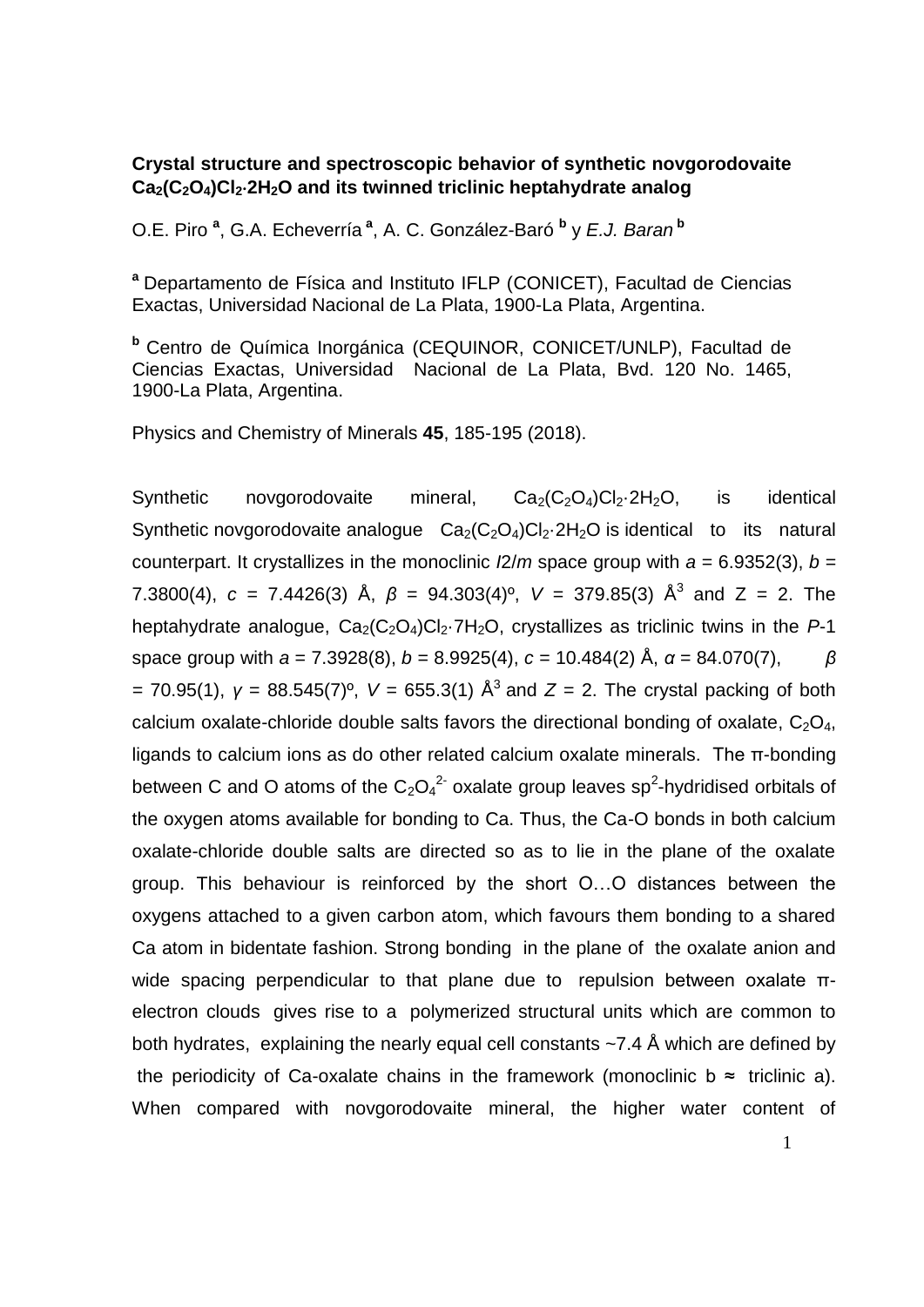$Ca<sub>2</sub>(C<sub>2</sub>O<sub>4</sub>)Cl<sub>2</sub>·7H<sub>2</sub>O$  makes for the major differences observed in their structures and ensuing physical properties. In fact, while keeping the above mentioned  $Ca\cdot\cdot\cdot(C_2O_4)^2$ directional bonding, the highly polar water molecules displace the chlorine ions from the eight-fold calcium coordination sphere and also surround them through OwH $\cdots$ Cl bonds to prevent the  $Ca^{2+}...Cl$  close electrostatic contact observed in novgorodovaite. As a results of the above interactions, the  $Ca_2(C_2O_4)Cl_2 \cdot 7H_2O$  solid is arranged in  $Ca<sub>2</sub>(C<sub>2</sub>O<sub>4</sub>)(H<sub>2</sub>O)<sub>5</sub>$  slabs parallel to (001) crystal plane, interspaced by hydrated chlorine slabs, a layered structure that accounts for (001) to be both an easily cleavage and a twinning plane. The infrared and Raman spectra of both salts were also recorded and are briefly discussed.

## **Crystal chemistry of organic minerals - salts of organic acids: the synthetic approach**

O.E. Piro <sup>a</sup> y *E.J. Baran* **<sup>b</sup>**

**<sup>a</sup>** Departamento de Física and Instituto IFLP (CONICET), Facultad de Ciencias Exactas, Universidad Nacional de La Plata, 1900-La Plata, Argentina.

**<sup>b</sup>** Centro de Química Inorgánica (CEQUINOR, CONICET/UNLP), Facultad de Ciencias Exactas, Universidad Nacional de La Plata, Bvd. 120 No. 1465, 1900-La Plata, Argentina.

Crystallography Reviews **24**, 145-175 (2018).

The term 'organic minerals' means naturally occurring crystalline organic compounds including metal salts of formic, acetic, citric, mellitic and oxalic acids. As for the rest of the (inorganic) minerals, the primary tool to disclose their crystal and molecular structure and therefore to understand their mutual relationship with each other and with synthetic analogues and also their physicochemical properties is X-ray diffraction crystallography ever since the dawn of this methodology in 1913. The structure of several synthetic organic minerals was solved well before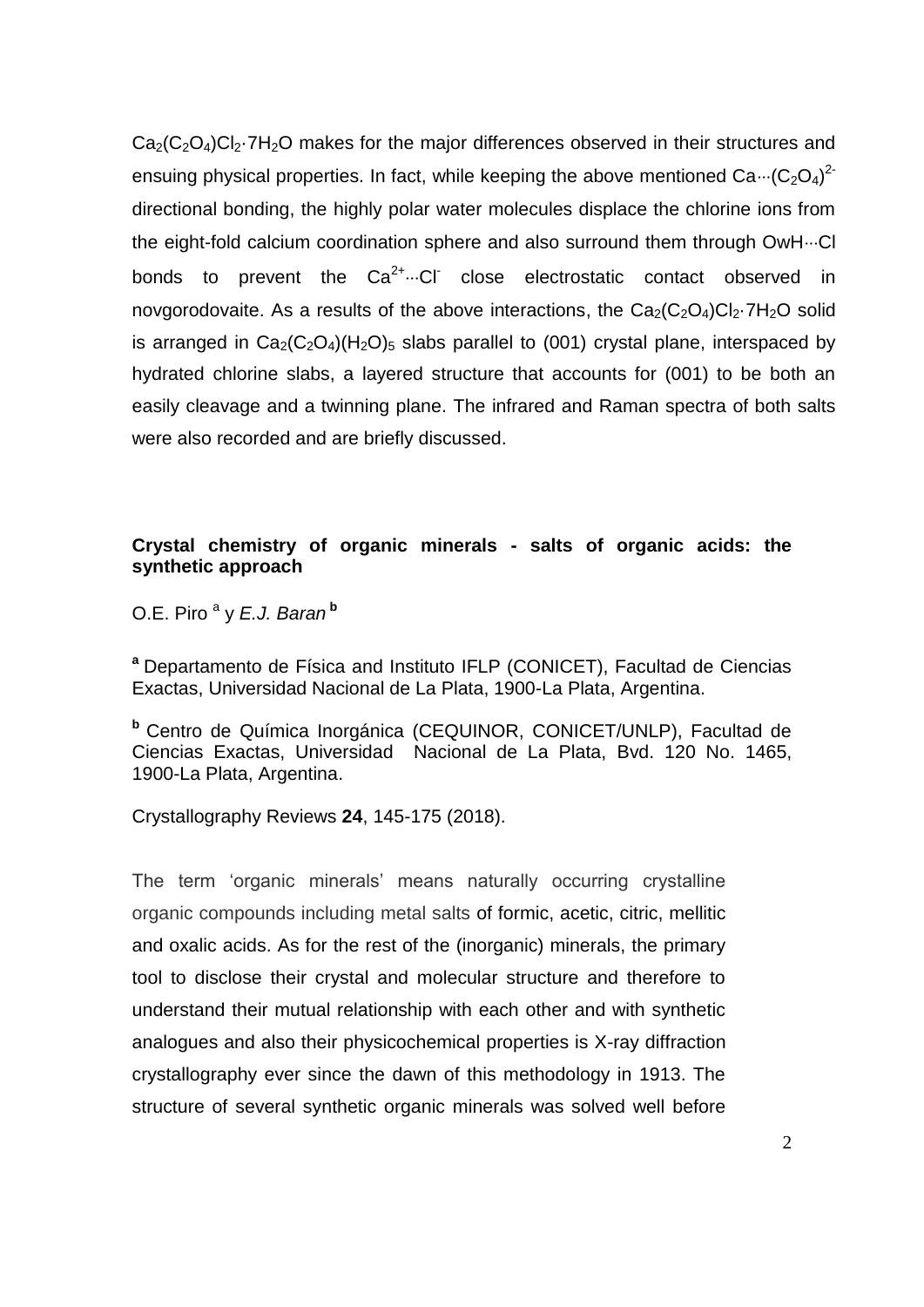the discovery of their natural counterpart. On the other hand, complete crystal structure determination of early discovered organic minerals had to await the advent of combined synthetic and advanced X-ray diffraction methods to fully unveil their crystal structures. We review here the crystal chemistry of organic minerals and show the importance of structural studies on their synthetic analogues. This will be highlighted by case studies on the recently reported synthetic novgorodovaite,  $Ca_2(C_2O_4)Cl_2.2H_2O$ , and its heptahydrate analogue,  $Ca_2(C_2O_4)Cl_2·7H_2O$ , and the isotypic to each other stepanovite,  $NaMg[Fe(C<sub>2</sub>O<sub>4</sub>)<sub>3</sub>]\cdot 9H<sub>2</sub>O$ , and zhemchuzhnikovite,  $N$ aMg $[A]_{x}Fe_{1-x}(C_{2}O_{4})_{3}$ . 9H<sub>2</sub>O.

## **Spontaneous enantiomorphism in poly-phased alkaline salts of tris(oxalato) ferrate(III): crystal structure of cubic NaRb5[Fe(C2O4)3]<sup>2</sup>**

O.E. Piro <sup>a</sup> , G.A. Echeverría **<sup>a</sup>** y *E.J. Baran* **<sup>b</sup>**

**<sup>a</sup>** Departamento de Física and Instituto IFLP (CONICET), Facultad de Ciencias Exactas, Universidad Nacional de La Plata, 1900-La Plata, Argentina.

**<sup>b</sup>** Centro de Química Inorgánica (CEQUINOR, CONICET/UNLP), Facultad de Ciencias Exactas, Universidad Nacional de La Plata, Bvd. 120 No. 1465, 1900-La Plata, Argentina.

Acta Crystallographica **E 74**, 905-909 (2018).

We show here that the phenomenon of spontaneous resolution of enantiomers occurs during the crystallization of the sodium and rubidium double salts of the transition metal complex tris(oxalato)ferrate(III), namely sodium penta-rubidium bis[tris(oxalate) ferrate (III)],  $NaRb_5[Fe(C_2O_4)_3]_2$ . One enantiomer of the salt crystallizes in the cubic space group  $P4<sub>3</sub>32$  with  $Z = 4$  and a Flack absolute structure parameter  $x = -0.01(1)$  and its chiral counterpart in the space group P4<sub>1</sub>32 with  $x = -0.00(1)$ . All metal ions are at crystallographic special positions: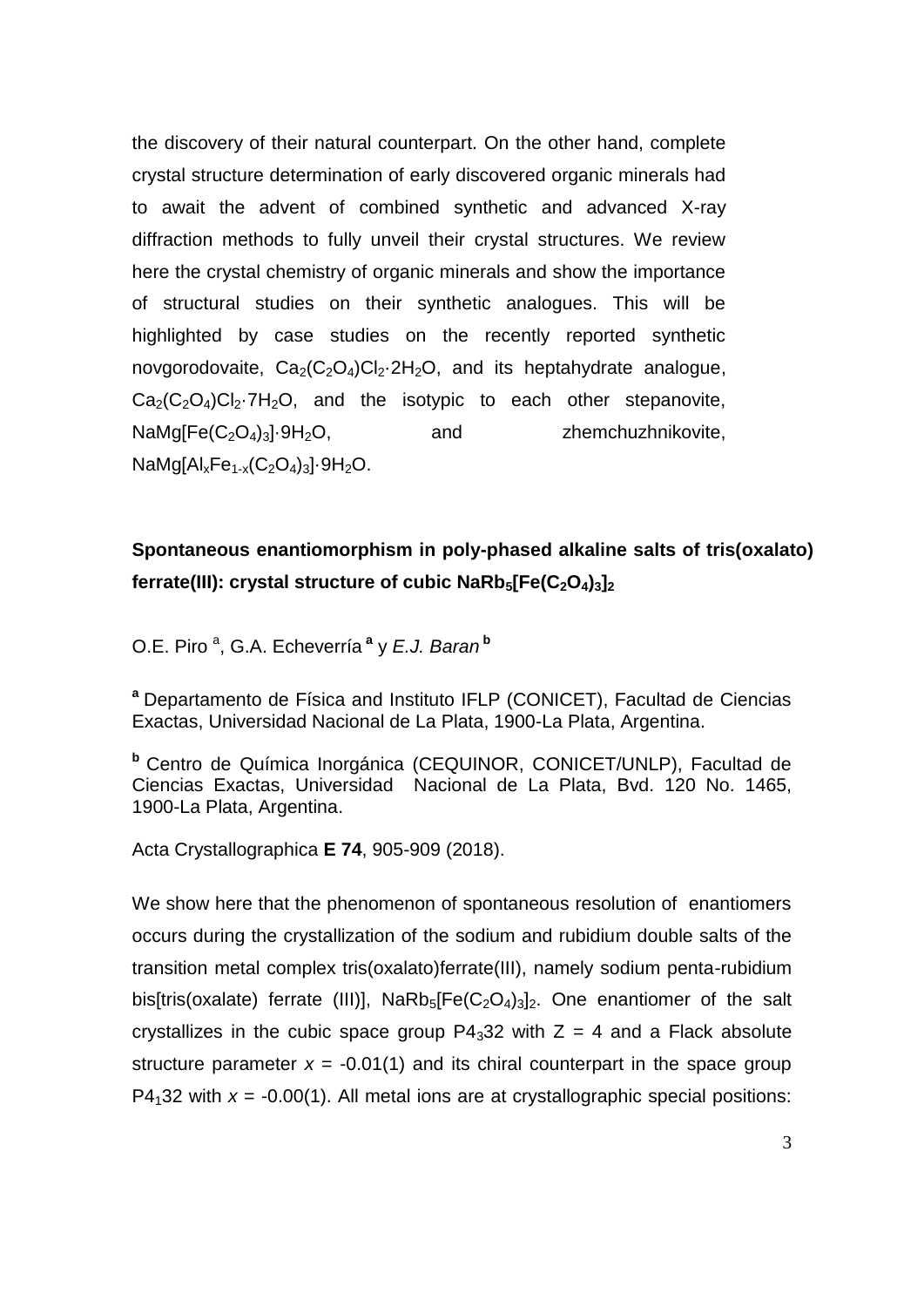the Fe(III) ion is on a threefold axis, coordinated by three oxalate dianions in a propeller-like conformation. One of the two independent Rb(I) ions is on a twofold axis in an eightfold coordination with neighboring oxalate oxygen atoms, and the other one on a threefold axis in a sixfold  $RbO<sub>6</sub>$  coordination. The sodium ion is at a site of  $D_3$  point group symmetry in a trigonal-antiprismatic  $NaO<sub>6</sub>$  coordination.

## **Vanadio: Un Nuevo elemento estratégico ?**

#### *E.J. Baran*

Centro de Química Inorgánica (CEQUINOR, CONICET/UNLP), Facultad de Ciencias Exactas, Universidad Nacional de La Plata, Bvd. 120 No. 1465, 1900-La Plata, Argentina.

Anales de la Academia Nacional de Ciencias Exactas, Físicas y Naturales **69**, 84-114 (2017).

Se presentan los aspectos más importantes de la química del vanadio, comenzando con una breve introducción histórica y con un análisis de los depósitos de vanadio en nuestro país así como de su presencia en sistemas biológicos. A continuación se discute la obtención y principales propiedades del metal, presentando luego sus compuestos más importantes, incluyendo sus complejos de coordinación y compuestos organometálicos. Luego se analizan sus aplicaciones y usos más importantes, enfatizando especialmente su utilización en las nuevas baterias redox y discutiendo la eventual importancia que el elemento pueda tener en su desarrollo e implementación a amplia escala en un futuro próximo.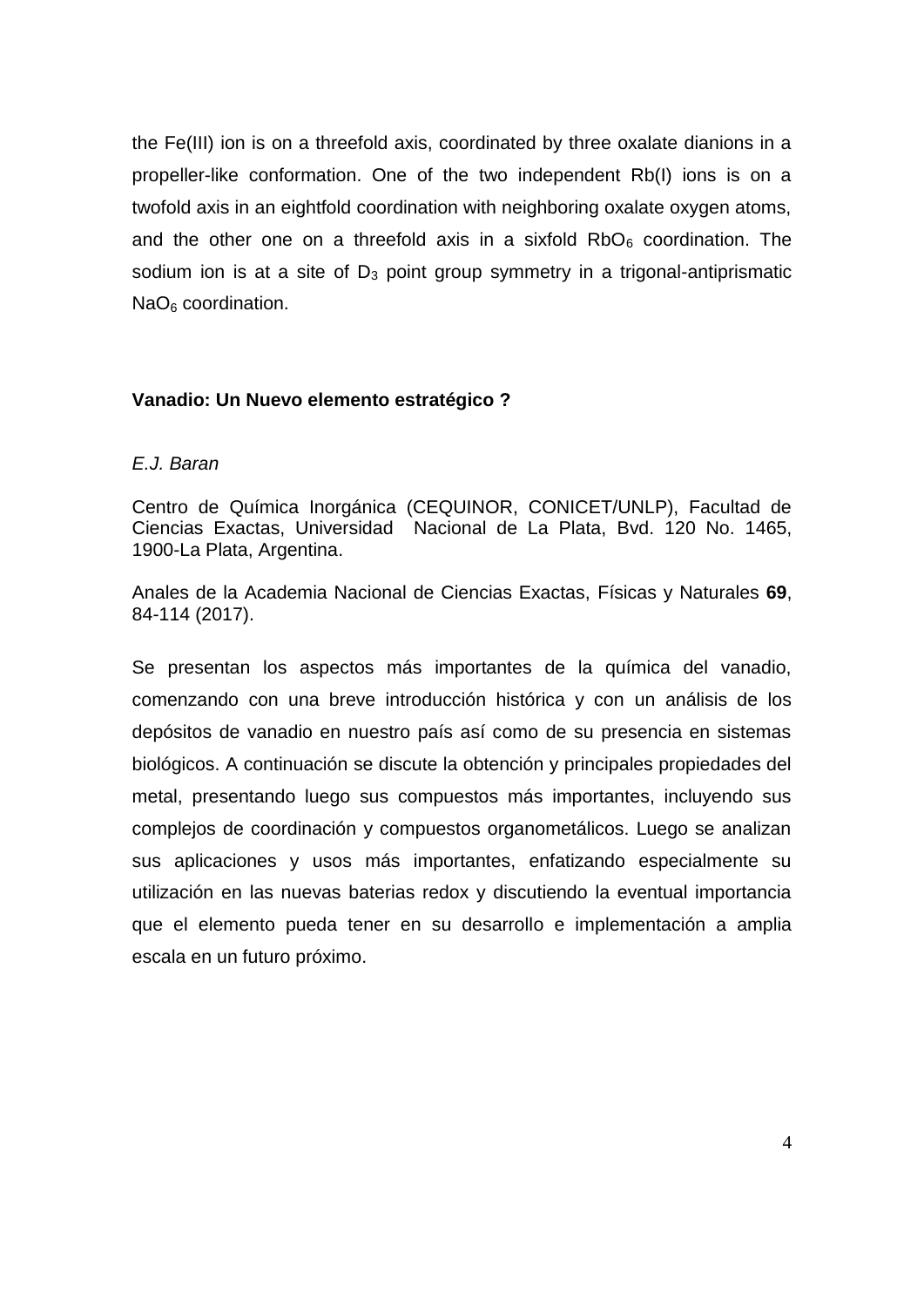# **Structural and spectroscopic behavior of double metal oxalates from the first transition metal series**

María C. D'Antonio<sup>a,b</sup>, María M. Torres<sup>a,b</sup>, Daniel Palacios<sup>a,b</sup>, Ana C. González-Baró **<sup>c</sup> ,** Vicente L. Barone **<sup>c</sup> y** *Enrique J. Baran* **c,\***

**<sup>a</sup>** Departamento de Ciencias Exactas y Naturales, Universidad Nacional de la Patagonia Austral, 9400-Río Gallegos, Argentina.

*<sup>b</sup>* Departamento de Ciencias Básicas, UTN-Facultad Regional Santa Cruz, 9400-Río Gallegos, Argentina.

**<sup>c</sup>** Centro de Química Inorgánica (CEQUINOR, CONICET/UNLP), Facultad de Ciencias Exactas, Universidad Nacional de La Plata, Bvd.120 Nº 1465, 1900-La Plata, Argentina.

Anales de la Asociación Química Argentina **105**, 41-48 (2018).

A series of double metal oxalates of stoichiometry  $MM'(C_2O_4)_2.4H_2O$  (with MM' = MnCo, MnNi, MnZn, CoNi, CoCu, CoZn, NiCu, NiZn and CuZn have been prepared and characterized. Their structural behavior was investigated by means of X-ray powder diffractometry, showing a strong structural analogy to the orthorhombic, so-called  $\beta$ -modification, of the related simple oxalato complexes of composition  $MC_2O_4.2H_2O$ . The vibrational spectroscopic behavior of the double metal oxalates was investigated by infrared and Raman spectroscopy. The results clearly confirmed the close structural analogies between the MM'(C<sub>2</sub>O<sub>4</sub>)<sub>2</sub>.4H<sub>2</sub>O, B-MC<sub>2</sub>O<sub>4</sub>.2H<sub>2</sub>O and  $\alpha$ -MC<sub>2</sub>O<sub>4</sub>.2H<sub>2</sub>O series of complexes.

## **Structural and IR-spectroscopic characterization of pyridinium acesulfamate, a monoclinic twin**

E.J. Baran<sup>a,\*</sup> O.E. Piro <sup>b</sup>, G.A. Echeverría <sup>b</sup>y B.S. Parajón-Costa<sup>a</sup>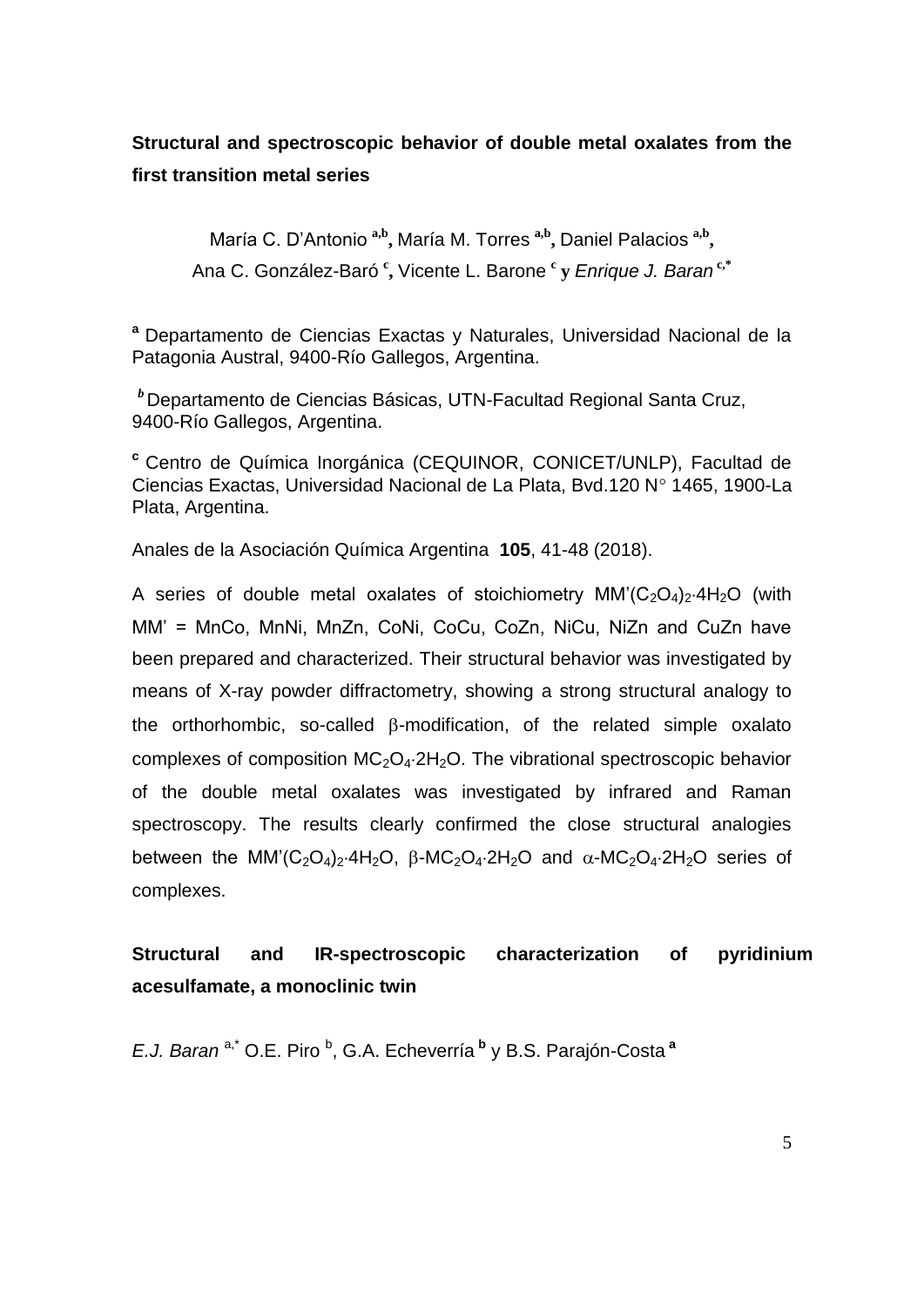**<sup>a</sup>** Centro de Química Inorgánica (CEQUINOR, CONICET/UNLP), Facultad de Ciencias Exactas, Universidad Nacional de La Plata, Bvd. 120 No. 1465, 1900-La Plata, Argentina.

**<sup>b</sup>** Departamento de Física and Instituto IFLP (CONICET), Facultad de Ciencias Exactas, Universidad Nacional de La Plata, 1900-La Plata, Argentina.

Zeitschrift für Naturforschung **73b**, 753-758 (2018).

The crystal structure of pyridinium 6-methyl-1,2,3,-oxathiazine-4(3*H*)-one-2.2 dioxide  $[(C_5NH_6)(C_4H_4NO_4S)]$ , for short pyH(ace), was determined by X-ray diffraction methods. It crystallizes as a twin in the monoclinic space group *P*21/*c* with *a* = 6.9878(9), *b* = 7.2211(7), *c* = 21.740(2) Å, *β* = 91.67(1)° and *Z* = 4 molecules per unit cell. The structure was determined employing 1599 reflections with  $I > 2 \sigma(I)$  from one of the twin domains and refined employing 2092 reflections from both crystal domains to an agreement R1 factor of 0.0466. Besides electrostatic attractions, intermolecular pyH...O=C(ace) hydrogen bonds stabilize the acesulfamate anion and the pyridinium cation into planar discrete units parallel to the (100) crystal plane. The units form stacks of alternating ace<sup>-</sup> and pyH<sup>+</sup> ions along the *a* axis that favors inter-ring  $\pi$ - $\pi$ interactions. The FT-IR spectrum of the compound was recorded and is briefly discussed. Some comparisons with related pyridinium saccharinate salts are also made.

## **Cobalto: Un elemento critico y estratégico**

## *E.J. Baran*

Centro de Química Inorgánica (CEQUINOR, CONICET/UNLP), Facultad de Ciencias Exactas, Universidad Nacional de La Plata, Bvd. 120 No. 1465, 1900-La Plata, Argentina.

Anales de la Academia Nacional de Ciencias Exactas, Físicas y Naturales **70**, 77-106 (2018).